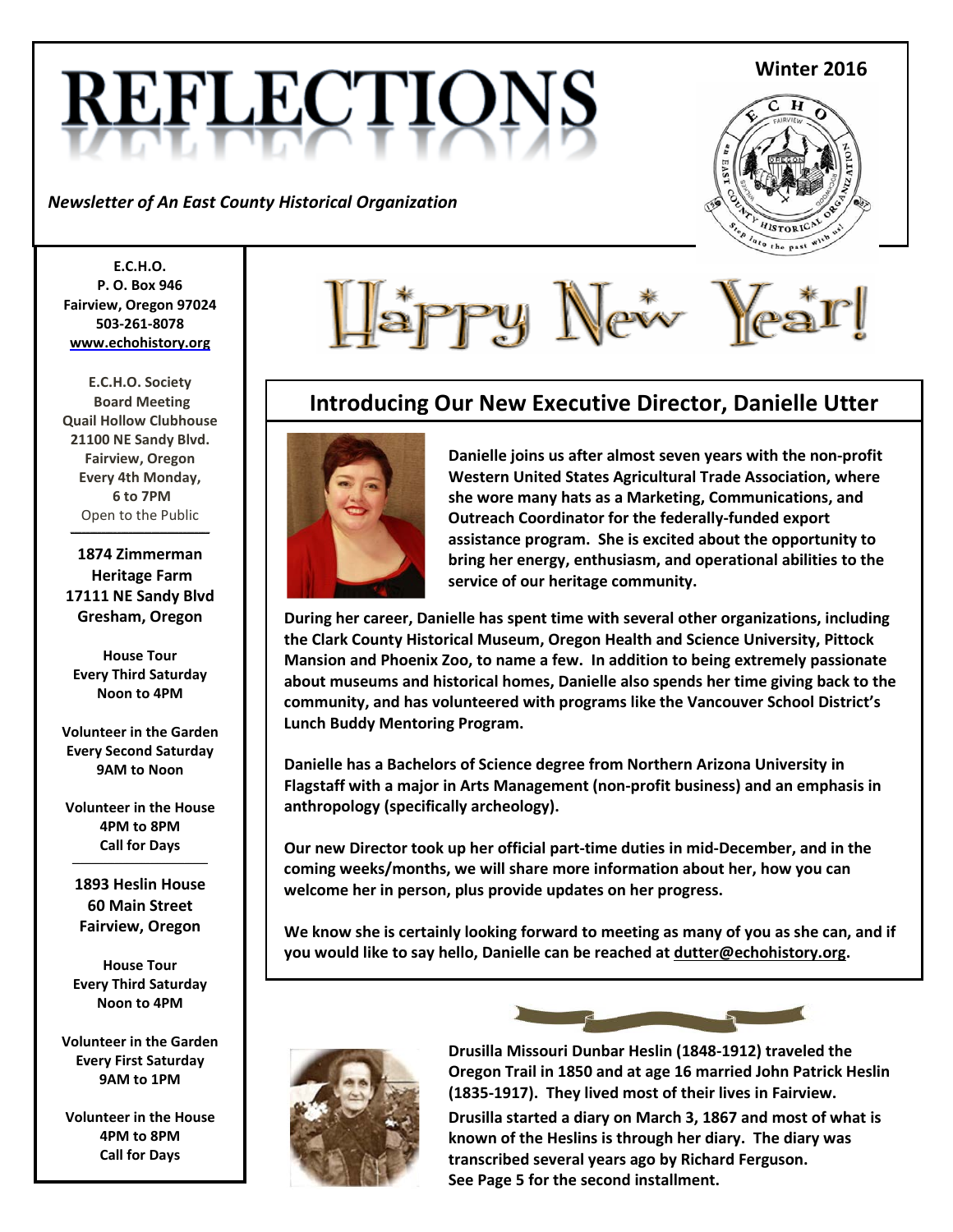

# **RECOGNIZING VOLUNTEER - PATTY BROST**

**Patty has been a long-time volunteer and has become our expert in identifying and documenting all of the apparel including estimating the age and fabric type, just by feeling it.**

**Patty has been coming almost every Tuesday evening for the last 10 years, and has cataloged close to 600 items ranging from small hand sewn collars to evening gowns. Patty enjoys seeing the older clothing; some of which is very well preserved.** 



**A favorite find of hers happened when two of the four white lawn dresses, captured in the Zimmerman kitchen photo, were located. Recently, Patty identified an odd object…very heavy, laced up the front with straps to adjust it…as a man's back support or brace. When asked, Patty says she likes working with others who have the same interests in preserving the past and to hear all the stories that are uncovered as a result of other volunteers' finds. All of us at ECHO would like to thank Patty for her years of service and hard work. She is amazing and we are proud to have her with us.**

**You too can join us for an enjoyable and rewarding volunteer experience. Go to <http://echohistory.org/volunteer/> or phone us at 503.261.8078. We would love to hear from you!**

Mr. and Mrs. William E. Stone of Fairview announce the engagement of their daughter Nancy to Roy D. Hoover, son of Mr. and Mrs. Jason Hoover of Canby. No date has been set for the wedding.

The bride-elect attended Lewis and Clark college.

Mr. Hoover is a graduate of<br>Oregon Technical institute at Klamath Falls and now is a student at Milwaukee School of Engineering in Milwaukee, Wis.

**January 12, 1953,** *The Oregonian* **announced the engagement of Roy and Nancy Hoover, two of our society founders. Roy and Nancy's dedication to our organization is unparalleled. They are still married and live in Gresham, OR.**

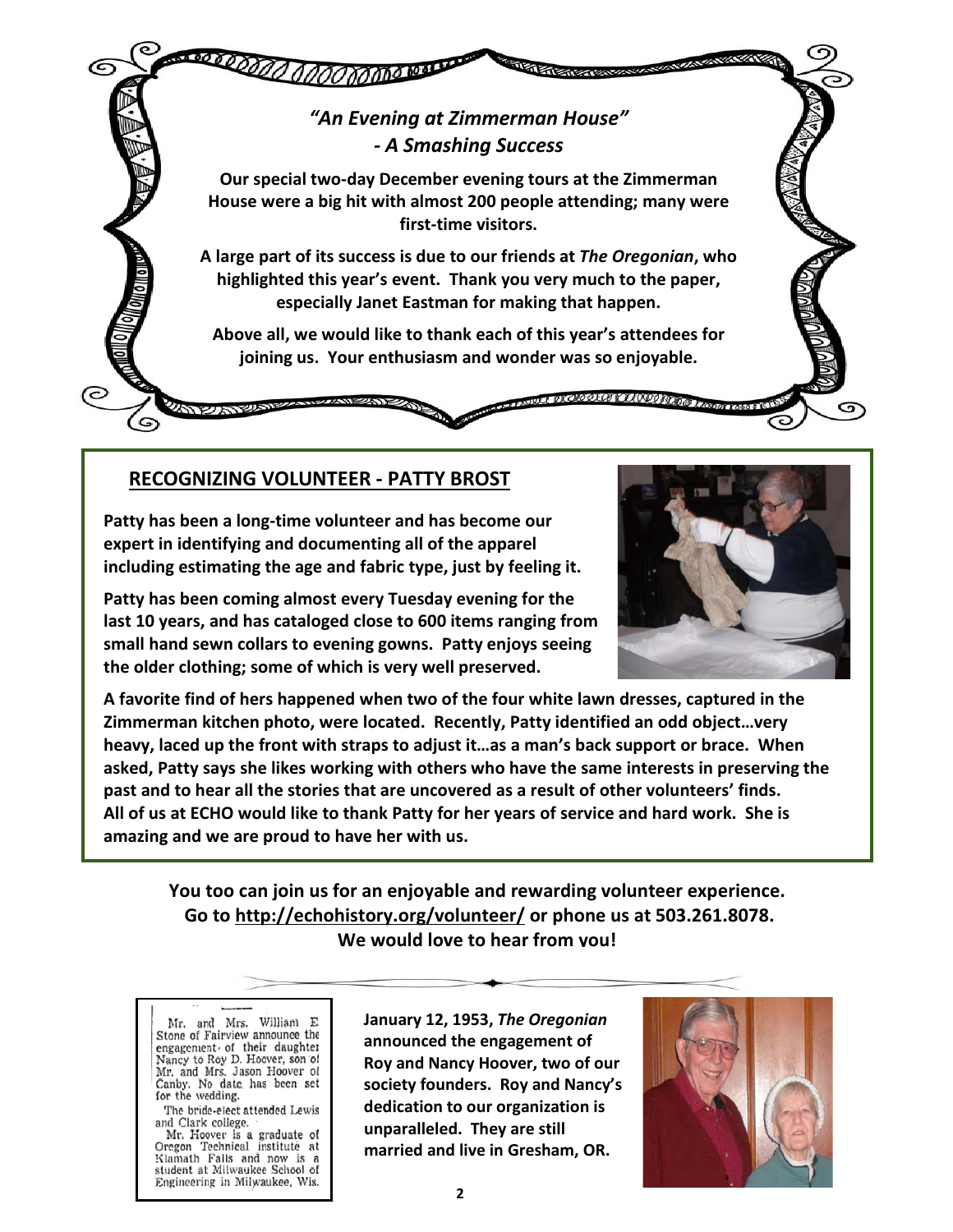# **New Artwork at the Zimmerman House**



**Recently, we received a call from the great-granddaughter of Laura Zimmerman and she had three pieces of artwork she was hoping to donate. However, she wasn't sure she had the right Zimmerman family.**

**After a few exchanges of names and dates, we knew this was 'our' Laura – George Zimmerman's niece. As you may recall, Jessie Zimmerman was an accomplished painter, and it appears to run in the family. Now, we have two new oil paintings and one charcoal drawing currently on exhibit at the Zimmerman House. Come by soon to check them out!**

# **Donating Makes a Difference - Support ECHO Today**

**Without your generosity, many of the services, events, and curation of the Zimmerman and Heslin Houses could not take place. We would like to thank those of you who have already donated in our end of year appeal, and ask those that are still considering to do so now. Also, ECHO members, we want you to know how grateful we are for your continued support! Be sure to send in your dues, as well.**

**Remember, our organization needs your help on many fronts, including utilities and administration costs. Plus, the items, collectables, and buildings themselves are in need of some attention. Through your support we can continue and even increase our preservation and cataloging efforts. There is no time like the present to mail, call, or go online to our website at [www.echohistory.org](http://www.echohistory.org/) to assist us throughout this New Year.**

**Have questions on making a gift or becoming a member? There are many ways we can honor your donation. Contact us today at [info@echohistory.org](mailto:info@echohistory.org) or leave us a message at 503.261.8078 to learn more.**

**Let's start this year off right by securing ECHO's future.**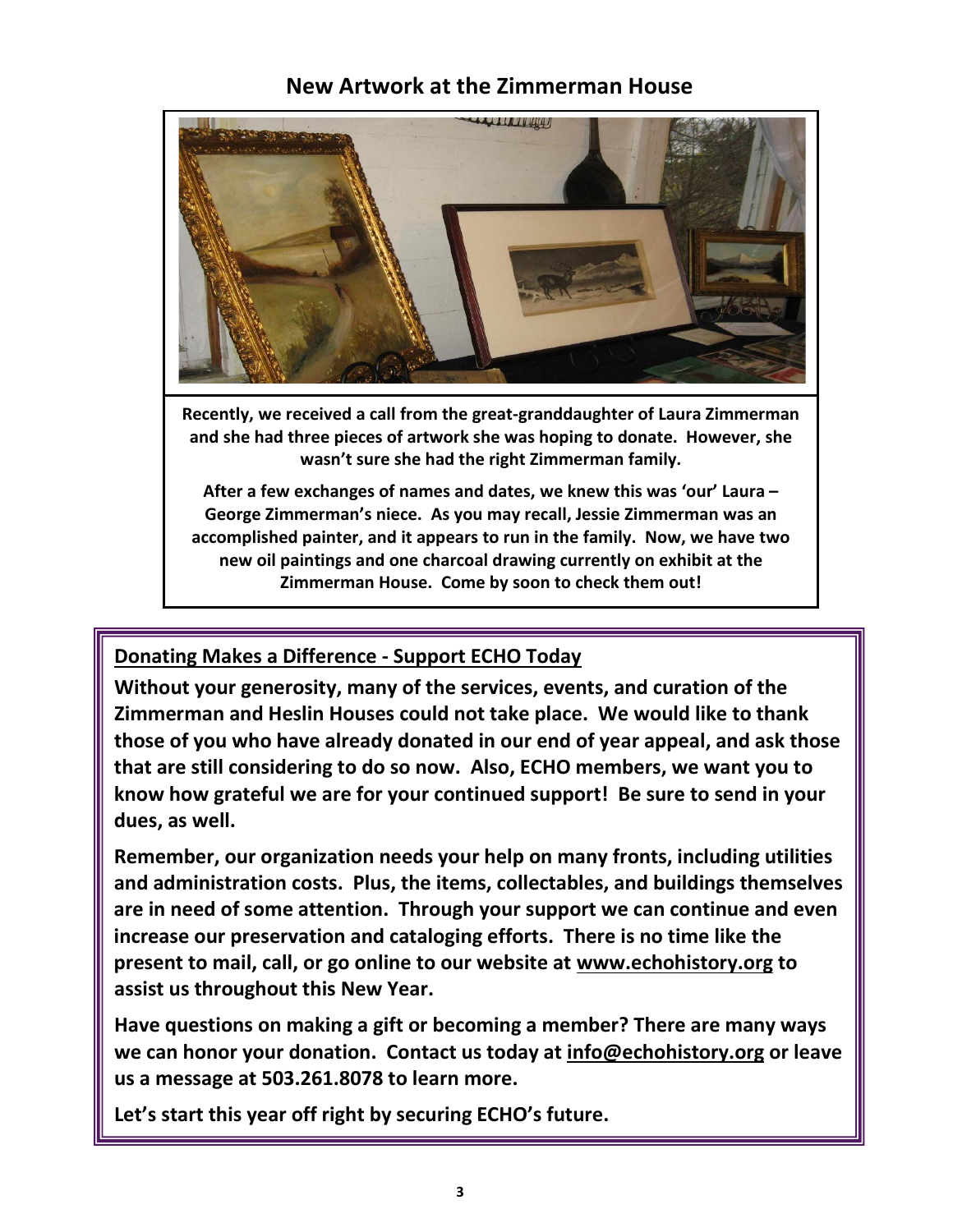# **GIFTS**

**General Fund John Andersen Collyn Baldwin Alison Batdorf Marylou Bohmann Elizabeth Bowles -** *(In memory of June Walker)* **Dortignacq & Associates Barbara K. Huston-Freund Gresham Antique Glass Club Paul & Lee Ann Labby Susan A. Livingston George McDade Sharon Nesbit -** *(In memory of Evelyn DeYoung)* **Sharon Petri Robert Salter Richard Tracy**

> **Heslin House Museum Charles & Paula Rees**

**Zimmerman House Museum Gregory & Mary Lee Biornstad -** *(In memory of Evelyn DeYoung)* **Marjeanne Cartisser George McDade Gwen Nothwang Thomas & Katie Petke -** *(In memory of June & Dick Walker)* **J. Frank Schmidt Family Charitable Foundation James & Julie Searcy Marilyn Toenjes**

> **Zimmerman Utility Sponsor Fred & Rita Aegerter George McDade David & Twila Mysinger Sharon Nesbit Wooddale Windows**

> > **Thank you!**



**THANK YOU to Lael Larger for all her hard work to submit the application and required supplemental information needed to nominate the Fairview Jail (next to the Heslin House) for the National Register of Historic Places.**

#### **Our Condolences to the Family and Friends of…**

| <b>Oliver Batdorf</b>         | Jan 19, 1939 to Sep 30, 2015 |
|-------------------------------|------------------------------|
| <b>June Walker</b>            | Jun 26, 1923 to Oct 13, 2015 |
| <b>Evelyn (Stone) DeYoung</b> | Jun 13, 1920 to Oct 21, 2015 |
| Gary M. Moller                | Apr 19, 1936 to Nov 30, 2015 |

**More on Evelyn DeYoung – Evelyn was a long-time Society member and great-great granddaughter of Jacob and Lena Zimmerman. She grew up on the family farm now the site of Fairview Village. Evelyn was the catalyst in getting Isobel's home put on the National Register of Historic Places. Evelyn was preceded in death by her husband, Bryon DeYoung and sister Margaret Maggy, both members of our society.**



#### **ECHO Board of Directors**

**Twila Mysinger, President Dodi Davies, Vice President Jana Brey, Secretary Pat Reardon, Treasurer Tom Dooley, Position I Peggy Olin Position II Ellen Dooley, Position III Linda McNerney, Position IV Stephanie Graves, Position V Lael Larger, Position VI Vacant, Position VII**

**Executive Director Danielle Utter**

**Zimmerman House Garden Lead Peggy Olin**

**Heslin House Garden Lead Lael Larger**

> **Reflections Editor Jana Brey**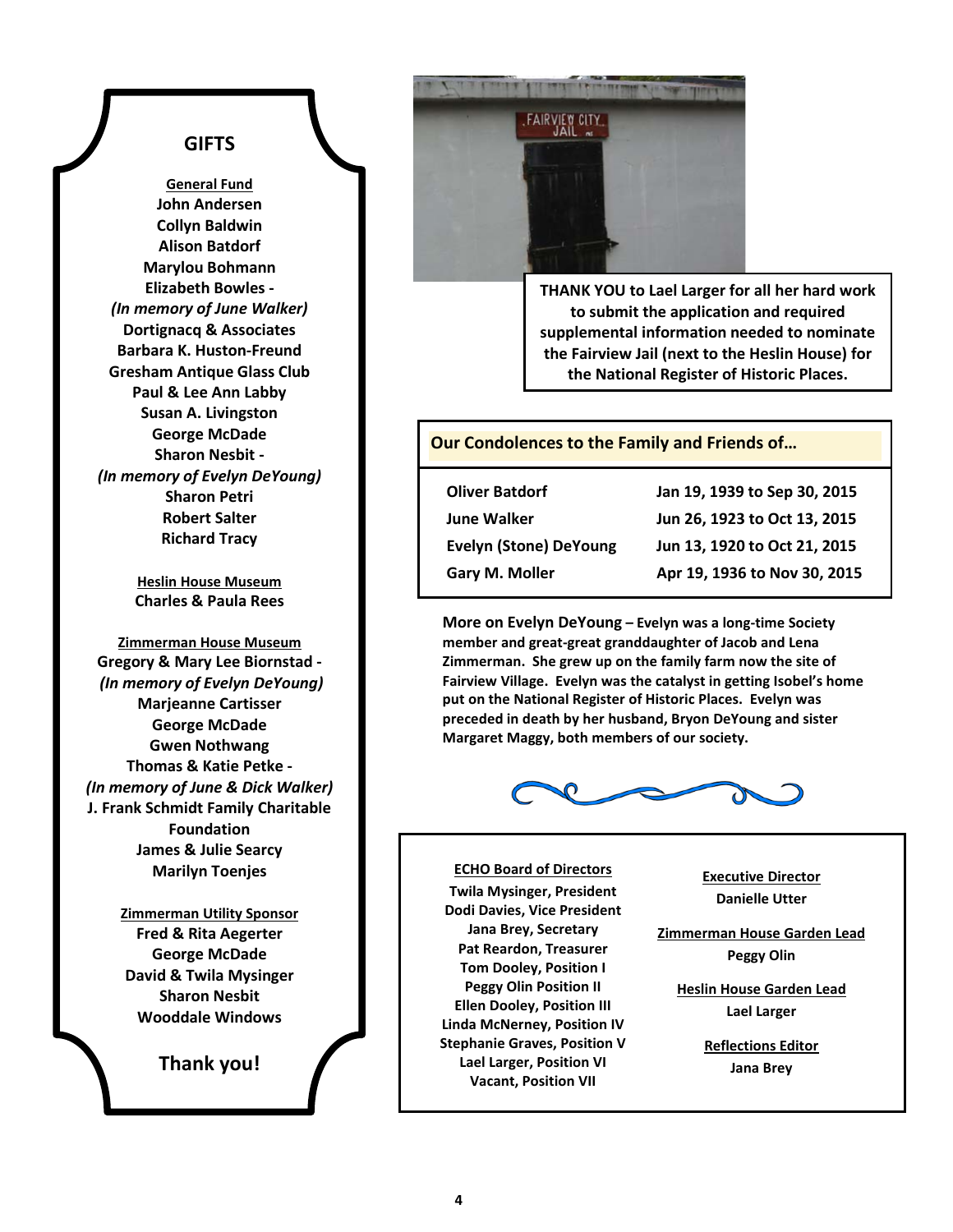

# *Drusilla's Diary*

*D*rusilla's diary entries reflected the best and the worst of times as well as the mundane day-to-day life of early Fairview residents. We published her first two years in the last Reflections Newsletter; this issue includes excerpts from 1873 to 1882. **\*\*\*\*\*\*\*\*\*\*\*\*\*\*\*\*\*\*\*\*\*\*\*\*\*\*\*\*\*\*\*\*\*\*\*\*\*\*\*\*\*\*\*\*\*\*\*\*\*\*\*\*\*\*\*\*\*\*\*\*\*\*\*\*\*\*\*\*\*\*\*\*\*\*\*\*\*\*\*\*\*\*\*\*\*\*\*\*\*\*\*\***

#### **1873**

*May: We bought a new patent washing machine E.B. Parker.*

*July 12: Another Daughter born to us today* (Note: Someone wrote in Calla here).

#### *1875*

*May 18: Today it looks clear and bright after so much rain. I hope we are going to have some pleasant weather. May 19: There is a picnic today down at J. Powell's grove. We are not going.*

#### *1876*

*Feb 10: My little Ana has commenced to make a quilt today. She is six years and six months. We are all having a siege of Epizootic. I hope we will soon get over having to use our handkerchiefs so much.*

*May 7: Another son born to us today. (Note: Someone wrote Claude here).*

*Dec 29: Bought a Singer sewing machine today. Gave \$85 for it with the extras. (Promised but they did not come).*

#### *1877*

*Feb 27: My Sister and family have returned to Fairview after two years and six months residence at Seattle. They have come to make this their home.*

#### *1878*

*Jan 22: Another son born to us today. Jan 24: Our baby boy died today.*

#### *1879*

F

*Mar 11: Another son born to us today. Mar 14: Our baby boy died today.*

# *1880*

*Jan 9: A great wind Storm raged today lasted about two hours and then subsided.*

Drusilla and John Heslin

*Aug 28: A Daughter born to us today.* (Note: Someone wrote in Gracie here).

*Dec 7: Our Barn collapsed to an account of too much snow on the roof.*

#### *1881*

*Feb: My sister died in this month of Consumption. Also a son aged 17 years of Diphtheria. A Daughter died in May of quick Consumption.*

*Mar: My youngest Brothers little boy died in this mo. Of dropsy of the Brain, was about 5 mo. old.*

*June 5: My youngest Bro. died today of Consumption. He*  leaves a wife and Dau. the little girl is 3 years old. (Note: Someone wrote in Cora here).

#### *1882*

*Mar 12: Today my Bro. Dau. Ella was buried. She was in her 15th year. She took the measles went into Typhoid fever then took Diphtheria and passed away to that better land.*

*Mar 15: Ollie Dunbar another Dau was buried today. Was about 9 years old. Died of Diphtheria. Mar 21: Addie the oldest son was buried today aged 13 of Diphtheria.*

#### *Note:*

*Consumption (pulmonary tuberculosis) was called this as it seemed the disease "consumed" the individual, with their weight drastically dropping as the disease progressed.*

*Diphtheria was a very common condition and one of the leading causes of death in children prior to a vaccine that was introduced in 1940.*

**\*\*\*\*\*\*\*\*\*\*\*\*\*\*\*\*\*\*\*\*\*\*\*\*\*\*\*\*\*\*\*\*\*\*\*\*\*\*\*\*\*\*\*\*\*\*\*\*\*\*\*\*\*\*\*\*\*\*\*\*\*\*\*\*\*\*\*\*\*\*\*\*\*\*\*\*\*\*\*\*\*\*\*\*\*\*\*\*\*\*\*\***

#### **REVISED HESLIN HOUSE EXHIBIT**

**We would like to thank William Leslie for loaning so many wonderful World War II artifacts! Those have been returned and we've displayed treasures from our collection, and we added a new exhibit of Heslin family photos. Come take a look!**

**Life Members**  $\parallel \parallel \parallel$  Life Members **Marguerite Campbell Arthur & Ann Kracke Mike Riste Norman & Louella Webb**

**Linda Adams Fred & Rita Aegerter George McDade**